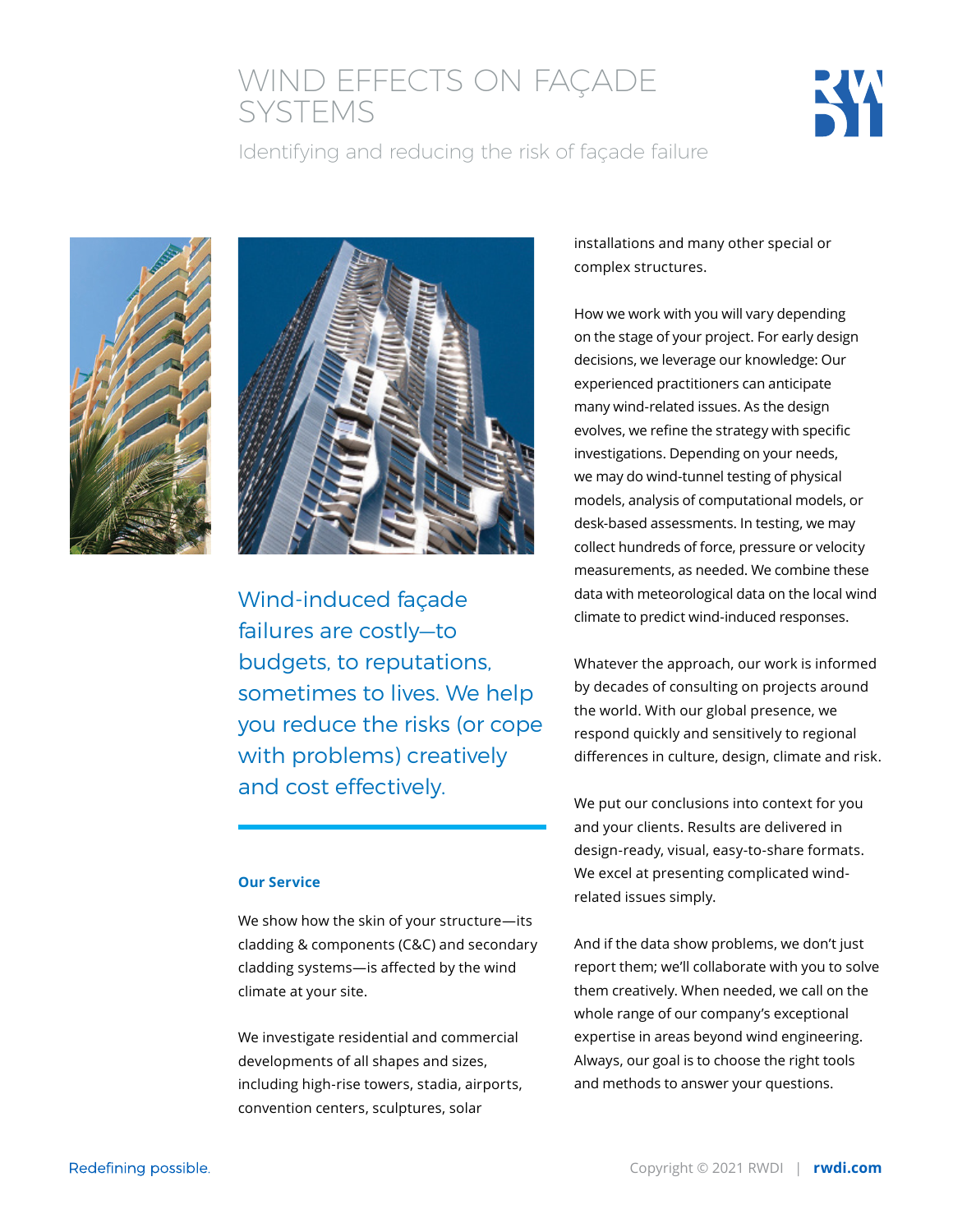# WIND EFFECTS ON FAÇADE SYSTEMS



RWDI is a valuable partner to clients seeking to…

### **Explore Innovations**

- Foster stakeholder buy-in for daring façades by anticipating and addressing issues
- Construct successful green buildings by exploiting new sustainable systems while ensuring safety
- Design new surface treatments that are safe and effective

#### **Create Opportunities**

• Safely introduce new features during a retrofit (e.g., green building systems)

#### **Meet Challenges**

- Plan for strong wind events, reducing the risk of costly breaches and cascading failures
- Remediate existing construction effectively at the least cost
- Prepare data for litigation or insurance claims

#### **Fulfill Expectations**

- Meet or exceed building code requirements with trusted recommendations
- Inform the entire project team with easy-to-understand presentation of wind pressures



### **Determining wind forces**

Our investigations are primarily focused on determining the wind forces acting on the building's skin. In early stages of conceptual design, we may rely on desk-based analytical approaches and/or our extensive aerodynamic knowledge base. This knowledge base captures experience developed over decades of practice. With these tools we can inform key decisions about height and form. As design progresses into schematic and detailed stages, we do wind tunnel investigations with rigid models. In these studies, we measure wind behavior at hundreds of discrete locations.

#### **Savings through specifics**

Building codes must, of necessity, be broad enough to include most expected design situations. As a result, they sacrifice precision in the interests of safety. By studying your design in your location, we help you optimize it—strengthening where needed, saving materials and cost elsewhere. From decades of experience, we know where to focus our analysis to find cost-effective solutions and demonstrate their safety. This approach can be especially useful in bringing existing buildings up to code at less cost.